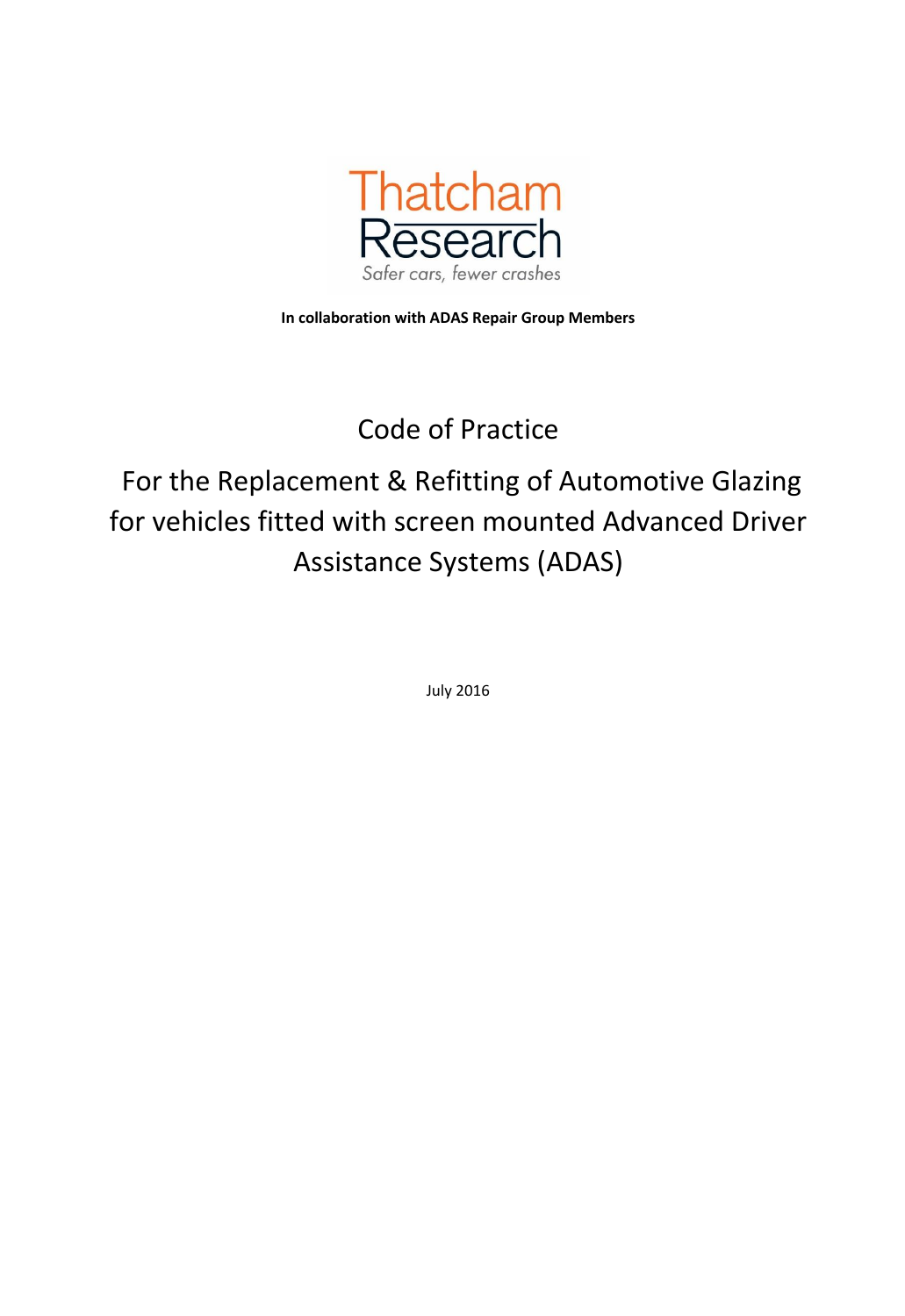Version 1

#### **Publication history**

First published July 2016

#### **Amendments issued since publication**

None

#### **ADAS Repair Group Members**

Thatcham Research, Society of Motor Manufacturers and Traders SMMT, Belron International, NSG Pilkington Auto, Insurer Engineers Technical Committee (Thatcham), National Windscreens, Hella Gutmann Solutions, Robert Bosch Ltd, Auto Body Professionals ABP, Auto Glazing Academy and Nationwide Crash Repair Centres NCRC. The group would like to thank Belron for the supply of the initial body of text from which the COP was developed.

**\_\_\_\_\_\_\_\_\_\_\_\_\_\_\_\_\_\_\_\_\_\_\_\_\_\_\_\_\_\_\_\_\_\_\_\_\_\_\_\_\_\_\_\_\_\_\_\_\_\_\_\_\_\_\_\_\_\_\_\_\_\_\_\_\_\_\_\_\_\_\_\_\_\_\_\_\_\_\_**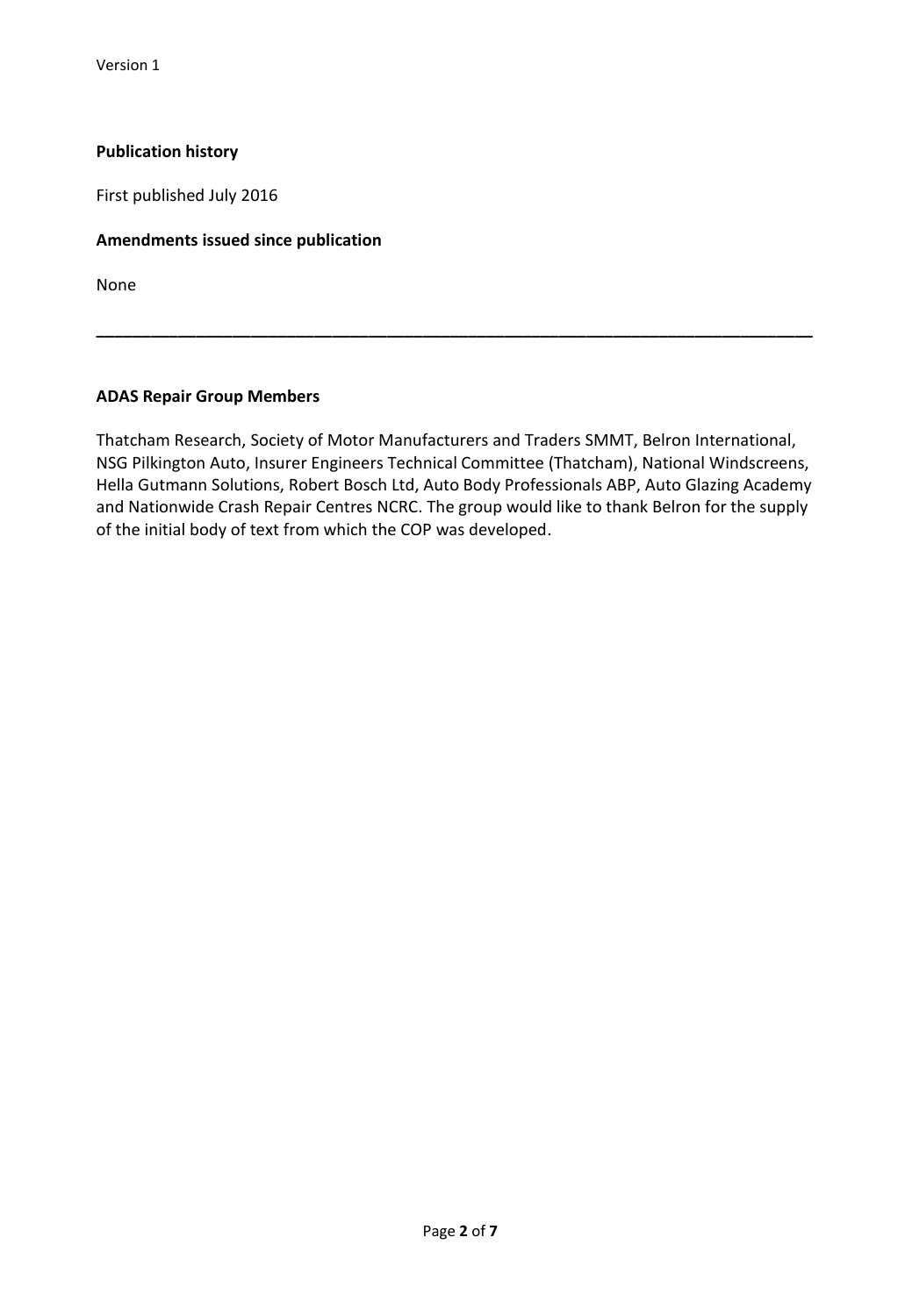## Contents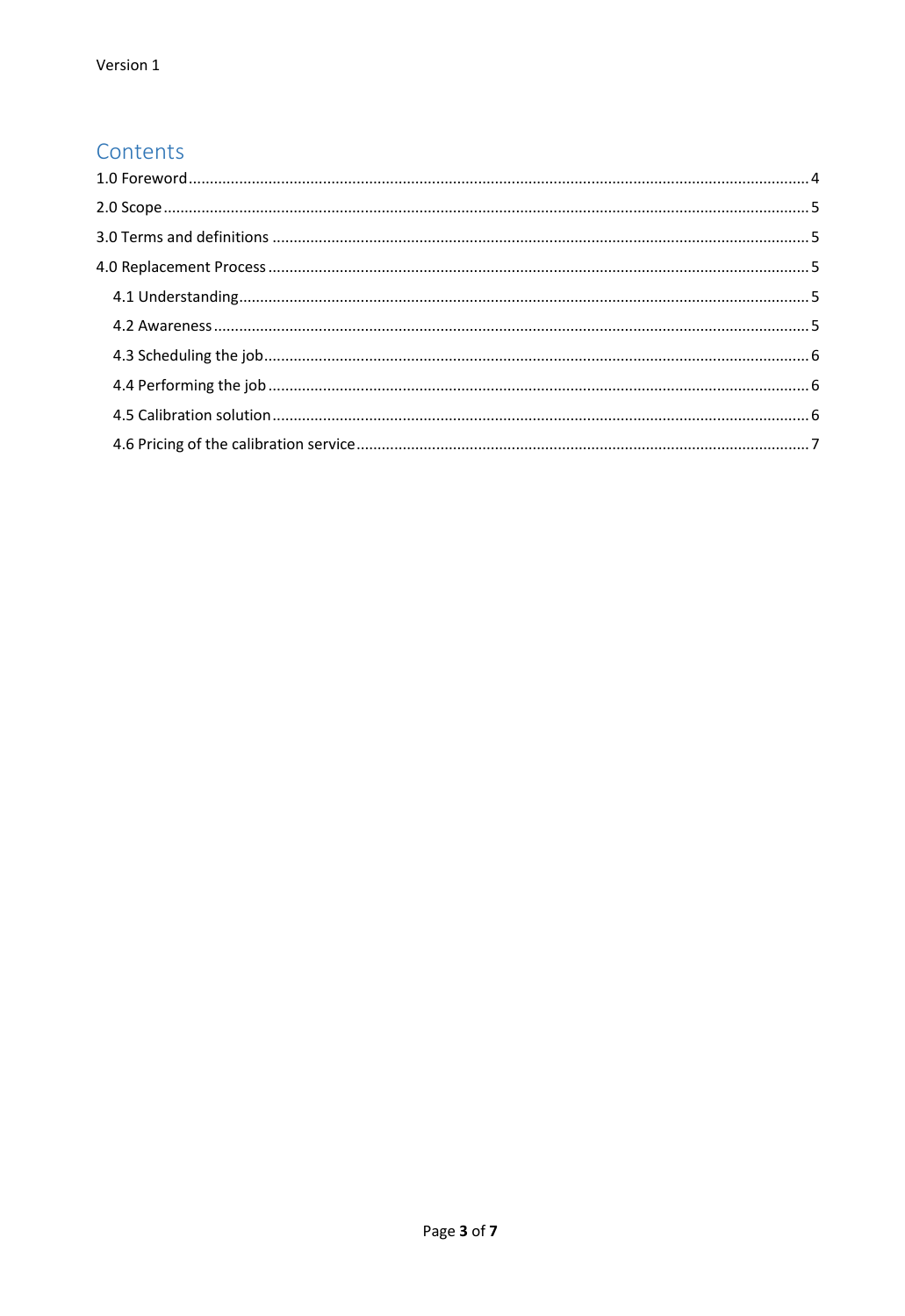## <span id="page-3-0"></span>1.0 Foreword

The current new UK specified vehicles coming on to the road, are fitted with a wider range of advanced driver assist systems (ADAS). These systems rely on monitoring the environment around the vehicle, typically using radar/ camera/ laser and infra-red sensors, which can be mounted on the windscreen or body of the vehicle.

Examples of these systems include:- Lane Departure Warning (LDW) Auto Braking (AEB)

The group recognise the proven benefits of these systems when fitted. However this Code of Practice (COP) has arisen from the concerns of the automotive glazing industry and the body repair sector have regarding the level of industry knowledge around the recalibration of these systems.

It is the recalibration of these systems after the refitting of windscreens that this COP seeks to provide current best practice guidance.

This guidance document has been authored by the ADAS Repair Group, the members of the group are made up of representatives that have been drawn from all aspects of the industry as listed above.

The UK is unusual in Europe in having the majority of replacement screens being carried out by mobile screen fitting services.

The industry message as to what to do with these systems is very mixed with technological development happening at a pace. Currently there are two types of calibration identified, static and dynamic. Descriptions of these can be found in the definition section of this document.

It is essential that during windscreen replacement the vehicle manufacturer's recommendations are followed to reinstate the correct operation of these ADAS systems to ensure that the safety of a vehicle is not compromised.

This is a "best practice" advice document designed to inform and assist. However, repairers must rely on their own experience and expertise in undertaking work, with a duty of care to follow any vehicle manufacturer's guidelines concerning system recalibration. No liability shall be accepted by the ADAS Repair Group or any of its members in connection with this document.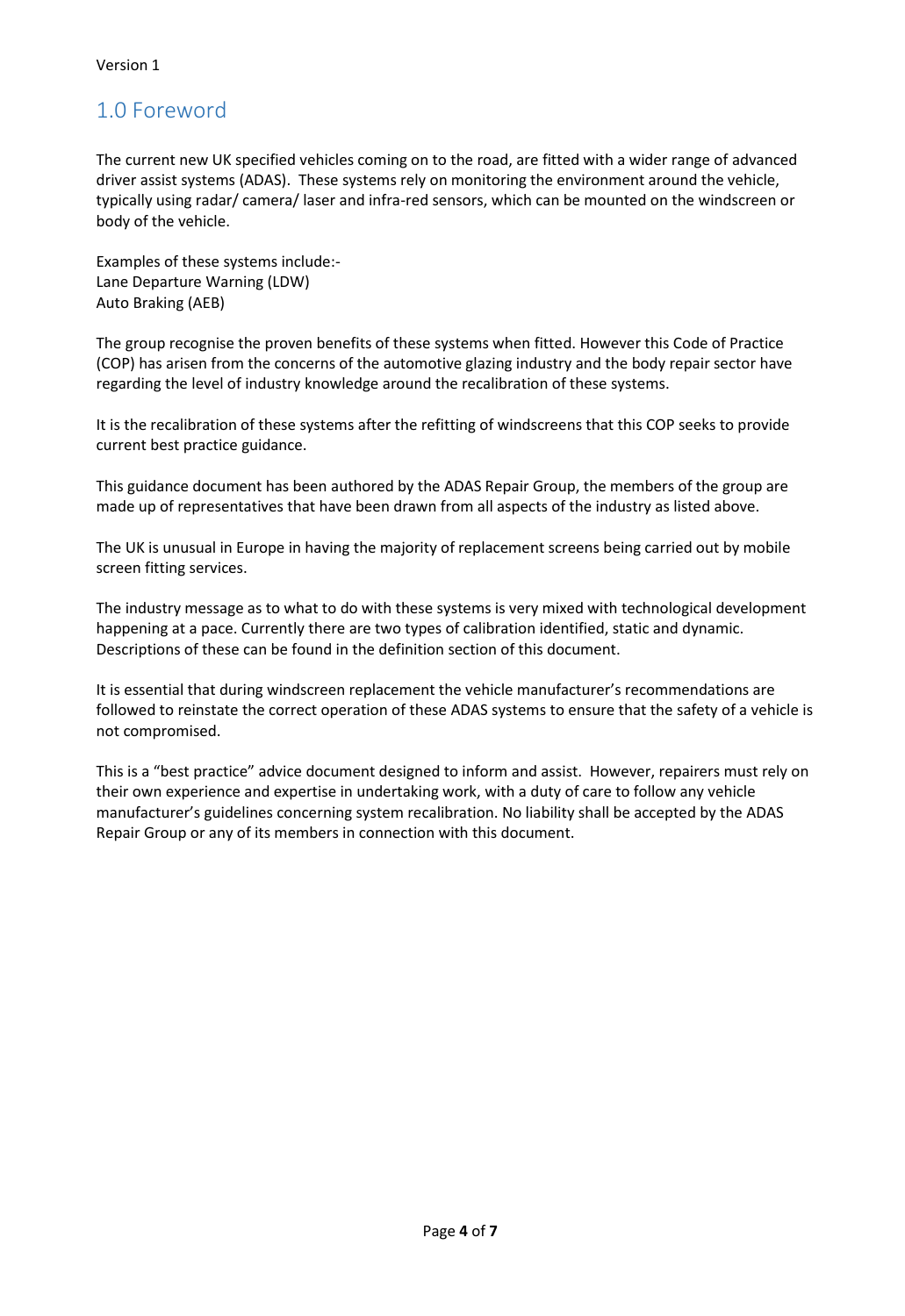## <span id="page-4-0"></span>2.0 Scope

To set out best practice for carrying out windscreen replacement on vehicles fitted with screen mounted ADAS sensors.

To ensure correct operation of the ADAS sensors after replacement / refitting of the windscreen. In the cases where calibration cannot take place at the point of replacement, detail what actions should be undertaken to inform the Customer of the status of the systems and what actions should take place to reinstate the ADAS correct function.

## <span id="page-4-1"></span>3.0 Terms and definitions

**Windscreen** - Predominantly referring to but not exclusively limited to the front windscreen.

**ADAS** - Advanced Driver Assistance Systems are systems developed to automate/adapt/enhance vehicle systems for safety and enhanced driving.

**Static Calibration** - Calibration of windscreen based ADAS sensors by use of a Calibration Tool which may include, aiming targets, wheel alignment equipment and or diagnostic tools. The process is carried out without driving the vehicle.

**Dynamic Calibration** – Calibration of windscreen based ADAS sensors by means of driving the vehicle on the road following the vehicle manufacturer's prescribed method. May require diagnostic tool to perform this operation.

**Diagnostic Tool** - A tool used to interface with, diagnose and, sometimes reprogram or initialise vehicle control modules via the OBD port on the vehicle.

**Calibration Equipment -** Equipment used in conjunction with a diagnostic tool to meet the manufacturer's calibration recommendations. Typically this could be aiming boards or wheel alignment equipment.

**Customer** – owner of a vehicle or owner's agent authorised to instruct repairs.

**Sensor** – Typically either a LIDAR, RADAR, camera or infrared device that monitors the environment around the vehicle.

## <span id="page-4-2"></span>4.0 Replacement Process

This is a recommended process that should be followed when fitting or refitting windscreens.

## <span id="page-4-3"></span>4.1 Understanding

- a) Understand as to whether the vehicle has ADAS applications fitted.
- b) Determine which ADAS function(s) require sensor calibration. Determine what type of calibration is required for the systems: i.e. static, dynamic or combination of these.
- c) Determine the required methods and equipment.

#### <span id="page-4-4"></span>4.2 Awareness

- d) Ensure that customers are aware that they have (or potentially have) a vehicle that has ADAS features loaded.
- e) Ensure that the customer is made aware of the need for the sensor being calibrated in accordance with vehicle manufacturers' instructions (if they have the ADAS function loaded) after the windscreen is changed.
- f) Ensure that customers are aware that the function may be impaired and they should not rely on the operation of any ADAS after their windscreen is changed until the system is calibrated.
- g) Make it clear to customers (i) whether you can calibrate their ADAS sensor system either using your own technology or by using a sub-contractor; (ii) that otherwise they will be responsible for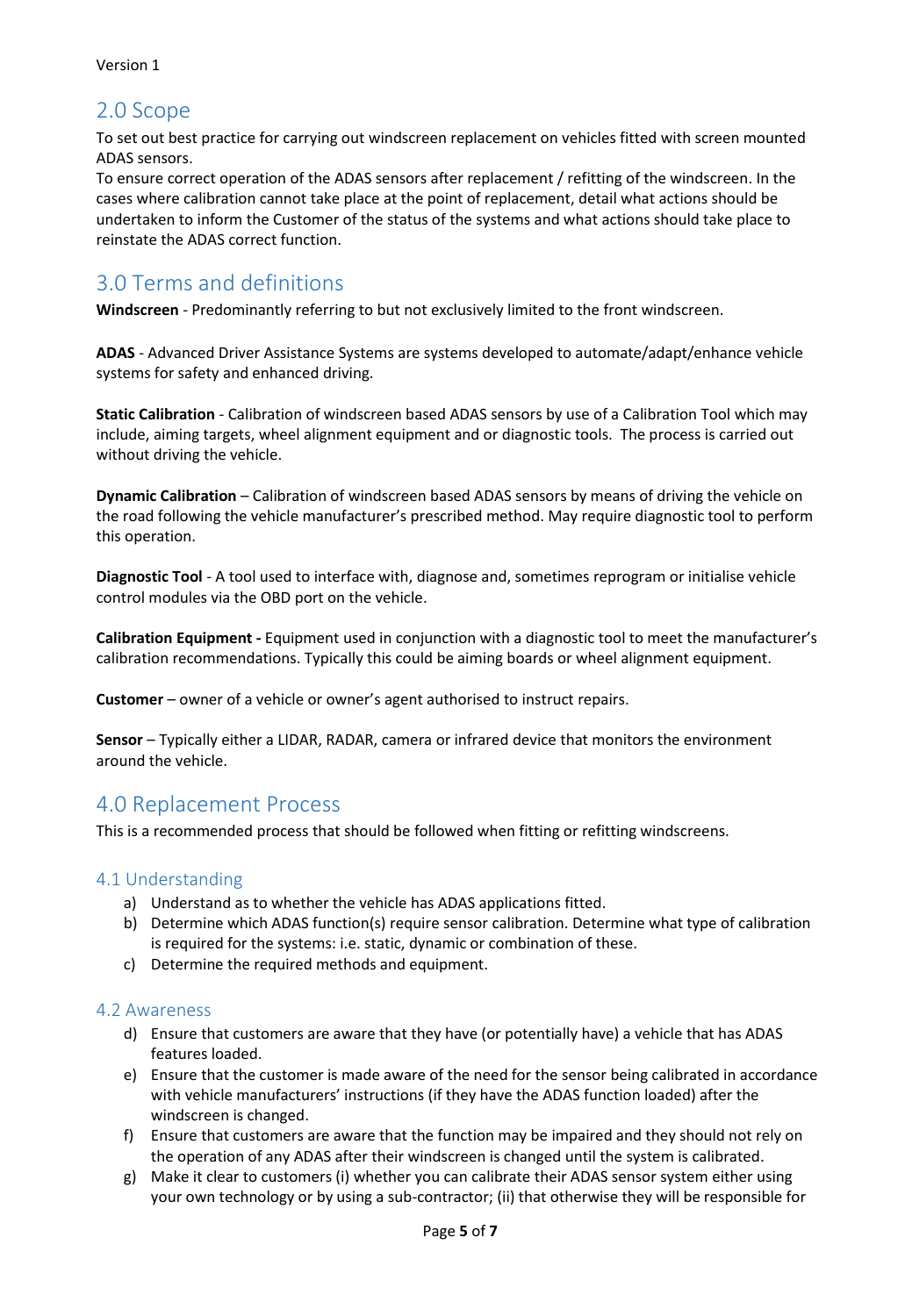getting the system calibrated using, for example, their local dealership; and (iii) that they may be held liable if any event occurs resulting from their failure to calibrate. Provide customers with a written communication about their vehicle's ADAS technology, setting out the following facts, namely (i) the need for calibration (including how their system will be calibrated if undertaken or managed by you as the service provider); (ii) the need to get the system calibrated themselves if you are unable to calibrate their ADAS sensor as part of your service; (iii) that they should not rely on the correct functionality of the ADAS system unless/until the system has been successfully calibrated; (iv) that they may be held liable if any adverse event occurs as a result of their failure to calibrate; and (v) their insurance company should be notified of the position.

## <span id="page-5-0"></span>4.3 Scheduling the job

- a) Vehicles that require Static Calibration will need to be booked into an appropriate facility.
- b) Make sure that the screen being ordered/fitted meets is of the right optical quality for the ADAS system to work as the Vehicle Manufacture intended.
- c) Make customers aware if there vehicle requires Dynamic Calibration their vehicle will need to be driven on public roads in order to complete the calibration service.
- d) If the calibration cannot be carried out at the time of the windscreen replacement service an alternative date/appointment may need to be scheduled.
- e) Ensure that the correct calibration technology which includes the Diagnostic/Calibration Equipment are available at the time of service.

### <span id="page-5-1"></span>4.4 Performing the job

- f) Pre-inspection use Diagnostic Tool.
- g) Make customer aware of non ADAS fault codes.
- h) If Dynamic Calibration ensure that the vehicle is not moved prior to the adhesive system's minimum drive away time (MDAT).
- i) Calibrate system as appropriate.
- j) Print the calibration certificate.
- k) Provide the customer with a copy of the calibration certificate and retain a copy of the calibration certificate for your records.

#### <span id="page-5-2"></span>4.5 Calibration solution

- a) For in house calibration you will need to invest in the appropriate Diagnostic Tools and Calibration Tools to calibrate the typical range of vehicles serviced by your business.
- b) In many cases the customer vehicle will need to be driven to undertake a Dynamic Calibration. In all such cases ensure that your technicians are insured to drive vehicles on public highways.
- c) For vehicles outside your own calibration coverage capabilities you will need to identify subcontractors capable of undertaking the calibration service and ensure a contract is in place to ensure they bear legal responsibility for the calibration service.
- d) If you choose not to invest in your own calibration technology you will need to identify subcontractors capable of undertaking the calibration service and ensure a contract is in place to ensure they bear legal responsibility for the calibration service.
- e) If you choose to use a sub-contractor for calibration of an ADAS system you may manage the whole process including delivery and picking up of the car from the sub-contractor. In this case you will provide the customer with a calibration certificate as above.
- f) Where you do not undertake the calibration for your customer you will need to make them aware of the need for calibration, offer them the contact details of a suitable sub-contractor and then issue them with a written document that they must sign that makes them aware of the risk of relying on the correct functionality of the ADAS system until the system has been calibrated.